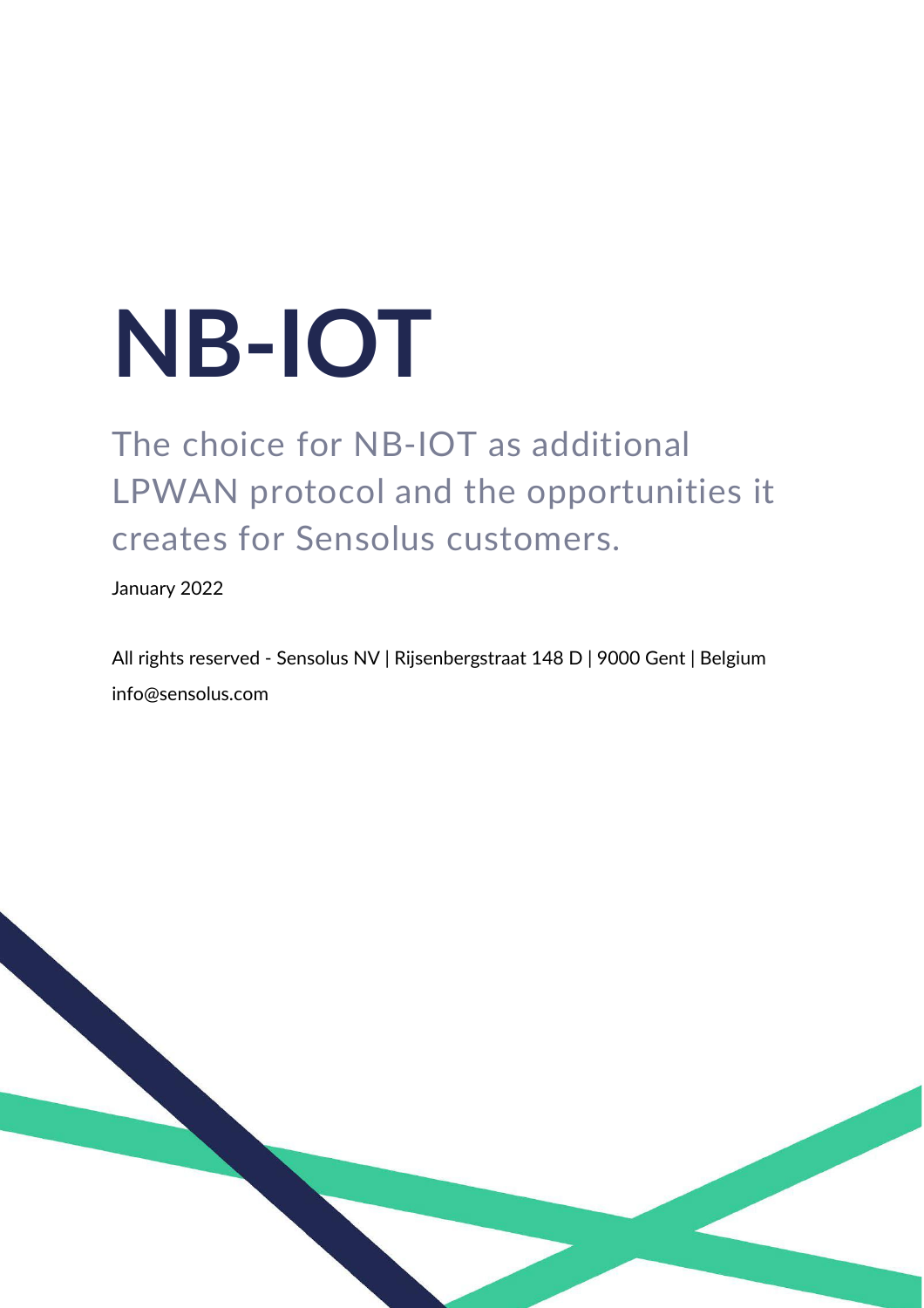

#### Contents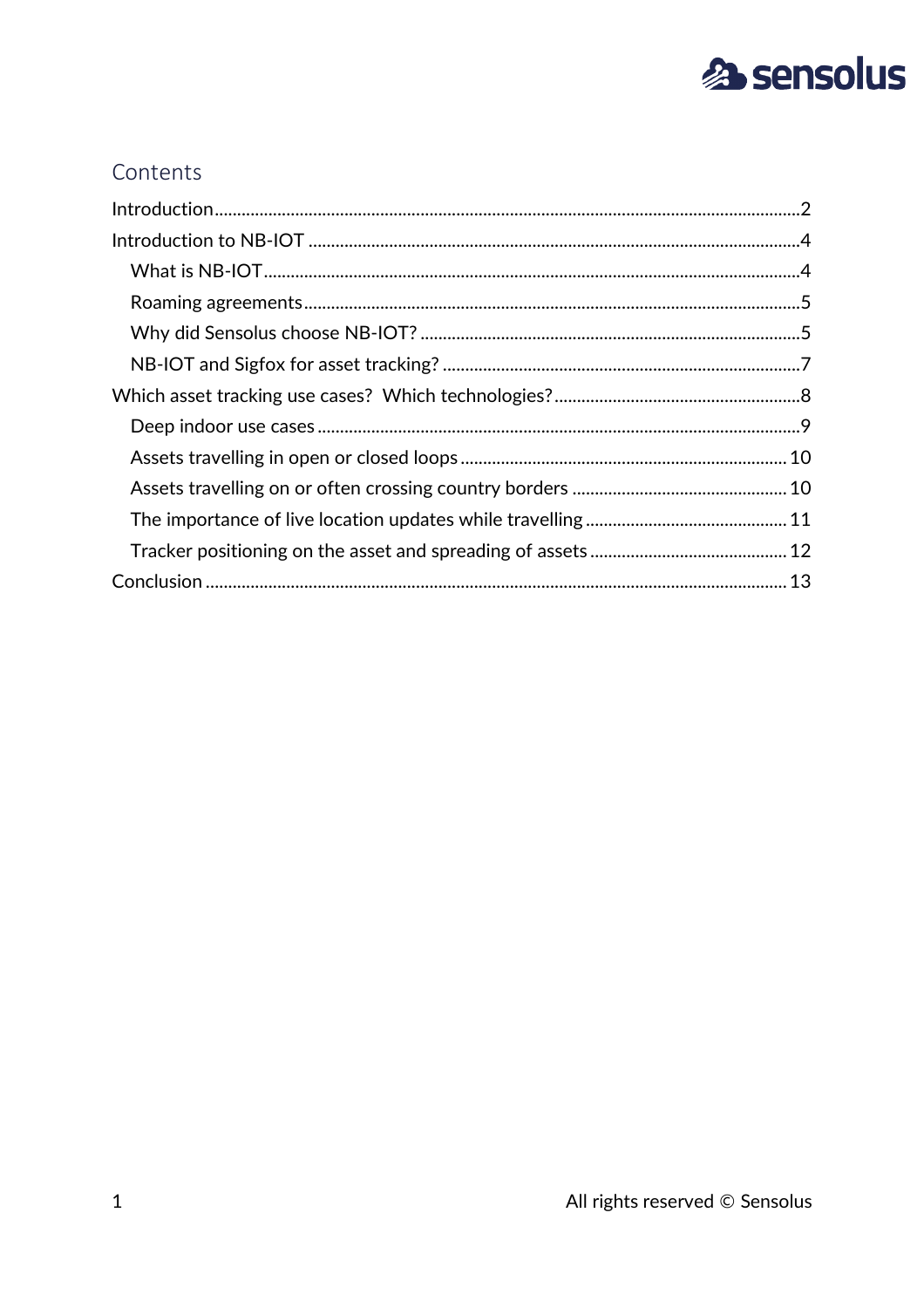

### <span id="page-2-0"></span>**Introduction**

In recent years a steady growth of the number of connected devices has been observed in the industry. In 2020 the worldwide Industrial Internet of Things (IIOT) market size is estimated to have been around 77 billion U.S. dollar (Statista<sup>[1](#page-2-1)</sup>, 2021), the foreseen growth in 2021 was slower than expected due to the worldwide COVID-19 crisis, but in 2022 a faster take-up is foreseen. Although the IOT market has been growing now for more than 15 years, and we could think it's not really a new thing anymore, there are still challenges and obstacles that ask for new inventions and innovations in the market.

In line with the growth of IOT roll-out in the industry, the **diversity of IOT use cases grows**. In order to fulfill the customer requests often a **diversity of technologies needs to be used or combined**. We are thinking of use cases that need tracking of assets deep indoor, in remote rural areas, asset tracking which needs worldwide coverage, the need for an extreme long battery lifetime of a location tracking device, the importance of data reliability, or the importance of security and privacy.

At Sensolus we closely monitor the technical trends and we always pursue to stay the best in offering tracking solutions for non-powered assets that travel around by using internet-of-thing networks that provide communication over long distance.

Sensolus is known for its delivery of end-to-end solutions. This means we provide (1) the applications for optimization of industrial processes and management of devices, (2) an IOT cloud platform that stores and processes the data, (3) the subscriptions to the communication networks and (4) the hardware devices with edge intelligence that are attached to the assets in the field. Although Sensolus develops its own devices, also devices and sensors from other providers can easily be connected to the cloud platform. The same counts for the network communication technologies and protocols we use.

Sensolus was one of the first to provide a solution for asset tracking using the LPWAN protocol Sigfox. Low-power, low-data rate communication over long distances together with a wireless tracking device that lasts up till 10 years without battery replacements is the strength of our solution. But we didn't stop there, we always look at new technologies, protocols and inventions that could fulfill the needs of new use cases, in new geographical areas, at an optimal price with the best user experience possible.

Different use cases can require usage of different technologies. And sometimes only combining different technologies can solve the problems. For example for location

<span id="page-2-1"></span><sup>1</sup> Statista (2021). Share of LPWA connections worldwide in the first half of 2020 and 2025, by technology. Original source: IoT Analytics; ID 1244778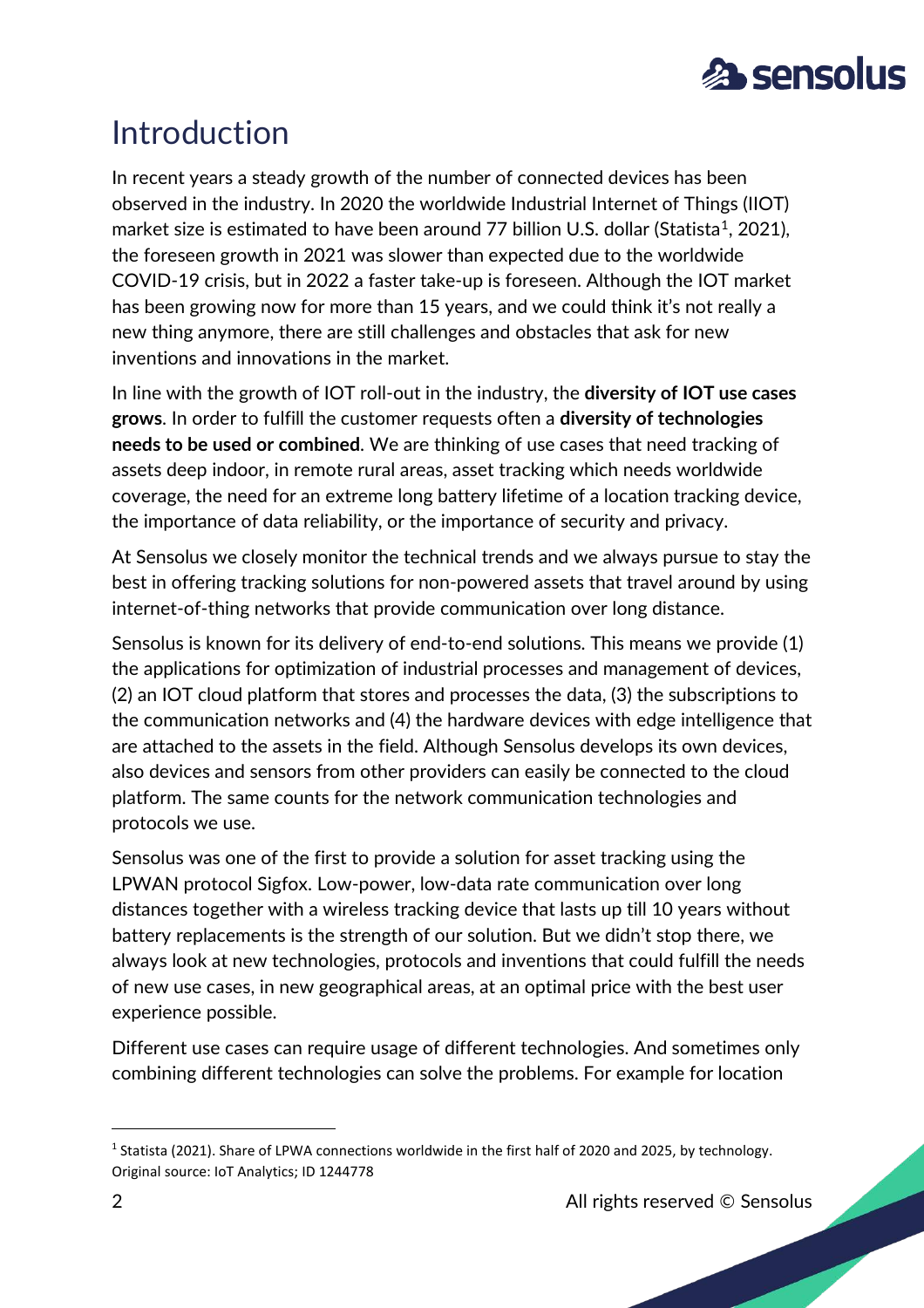

tracking of non-powered assets inside a factory hall and while travelling outside, we combine Wi-Fi signals for indoor and GPS signals for outdoor location detection.

Sensolus can combine different communication network technologies and location tracking technologies at the back end of the system, but always with the goal to provide a seamless and unified user experience on top.

The low-power wide-area (LPWAN) network technologies are specialized in providing highly energy efficient solutions. They are specifically designed for combining very energy-efficient devices with wide transmission ranges. Until now Sensolus selected **Sigfox** as the LPWAN for their devices as Sigfox was, compared to the main competitor LoRaWAN, from the start the most energy efficient public network that existed in the IOT world. Nowadays we see a highly **fragmented LPWAN market whereby 16 LPWAN technologies are currently deployed** (see Figure 1). LoRaWAN is still the market leader. But a fast growth of NB-IOT is now seen and a surpass of LoRaWAN by NB-IOT is foreseen in the next months.



*Figure 1: Share of LPWA connections worldwide in the first half of 2020 and 2025, by technology (source: Statista[2](#page-3-0), 2021)*

With the initial goals in mind, being to be able to provide solutions to more markets, to solve use-cases of more companies, in more countries Sensolus decided to launch a new tracking device using another low-power communication network. We choose the network communication protocol NB-IOT to reach these goals. With NB-IOT we believe that we can provide **the same or longer battery lifetime and a better user experience covering more challenging use cases and new geographical areas** .

<span id="page-3-0"></span><sup>&</sup>lt;sup>2</sup> Statista (2021). Share of LPWA connections worldwide in the first half of 2020 and 2025, by technology. Original source: IoT Analytics; ID 1244778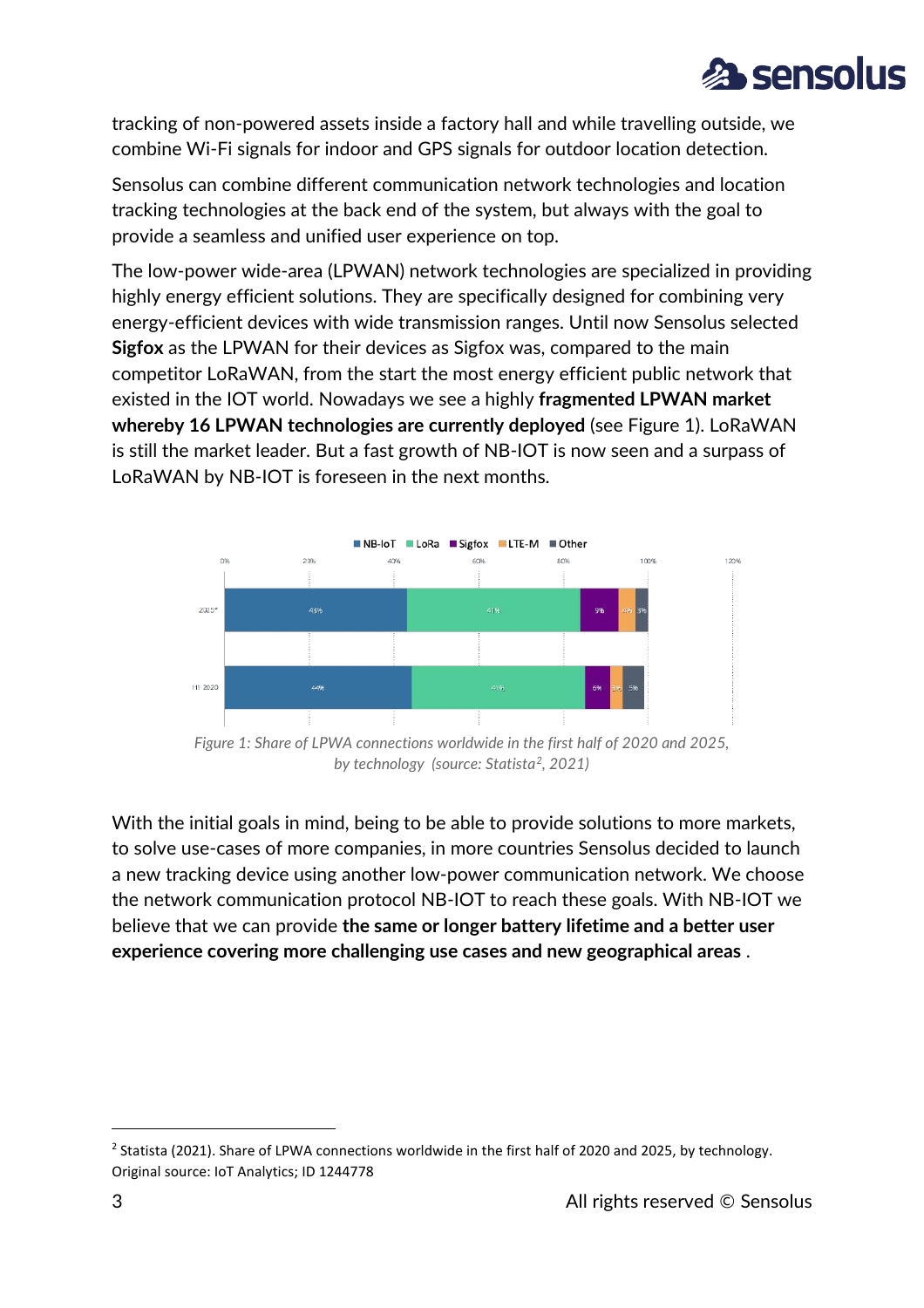

## <span id="page-4-0"></span>Introduction to NB-IOT

#### <span id="page-4-1"></span>What is NB-IOT

Narrowband Internet of Things (NB-IOT) is a low-power wide-area network (LPWAN) radio technology standard developed by 3GPP[3](#page-4-2) for cellular devices and services and is a subset of the LTE standard. NB-IOT is optimized for low-power IOT communications. China is the country with the largest NB-IOT deployments so far.

NB-IOT uses a single 200 KHz frequency band, which corresponds to one resource block in GSM and LTE transmission. NB-IOT can be deployed in three ways: in standalone operation by utilizing any available spectrum, in guard band operation utilizing the resource blocks within an LTE carrier's guard band and in-band operation utilizing resource blocks within a normal LTE carrier (see figure 2). The NB-IoT technology operates using resource blocks on existing LTE networks or in the LTE carrier's guard bands. It can also operate using unused 200 KHz bands that were previously used by GSM. It is also suitable for the re-farming of GSM spectrum.



*Figure 2: NB-IOT network spectrum*

The overall technical specifications of NB-OT (also called LTE Cat-NB1) are listed in Table 1. The detailed protocol specifications can be read in the ETSI document on this release<sup>4</sup>.

| <b>Features</b>     | <b>LTE Cat-NB1</b> |
|---------------------|--------------------|
| <b>3GPP Release</b> | Rel.13, 2016       |

<span id="page-4-2"></span><sup>&</sup>lt;sup>3</sup> 3GPP is the abbreviation of 3<sup>rd</sup> Generation Partnership project and is an umbrella term for a number of standards organizations which develop protocols for mobile telecommunications.

<span id="page-4-3"></span><sup>4</sup> [https://www.etsi.org/deliver/etsi\\_ts/136300\\_136399/136331/13.02.00\\_60/ts\\_136331v130200p.pdf](https://www.etsi.org/deliver/etsi_ts/136300_136399/136331/13.02.00_60/ts_136331v130200p.pdf)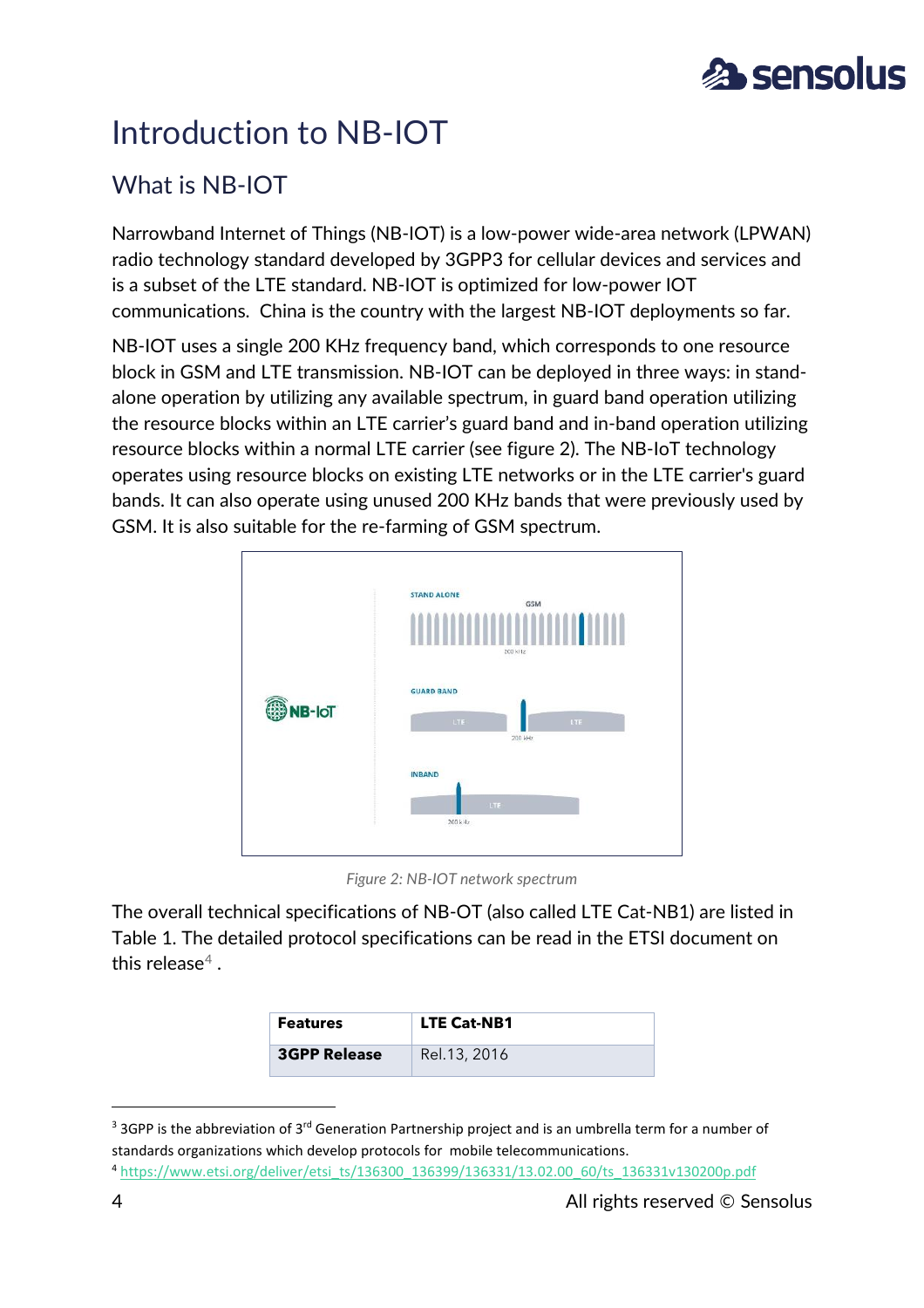

| <b>Channel</b><br>bandwidth | 180 kHz                                |
|-----------------------------|----------------------------------------|
| <b>Duplex mode</b>          | Half                                   |
| <b>Transmit power</b>       | 20,23 dBm                              |
| <b>Downlink rate</b>        | $~26$ kbps                             |
| <b>Uplink rate</b>          | $~62$ kbps                             |
| Latency                     | $<$ 10s                                |
| Voice/data                  | Data                                   |
| <b>Positioning</b>          | Cell ID                                |
| <b>Cell capacity</b>        | 200,00                                 |
| Max. range                  | 15 km (depends on a lot of<br>factors) |
| <b>Battery life</b>         | 10-15 years (depending on use<br>case) |
| <b>Mobility</b>             | Limited/Idle                           |

*Table 1: Specifications of NB-IOT release 13*

#### <span id="page-5-0"></span>Roaming agreements

One of the reasons why it takes longer than expected to see asset tracking solutions on NB-IOT is the delay in roaming agreements between telecom providers. Since a lot of IOT applications are static applications (e.g., smart metering, smart parking spots) the negotiation of roaming agreements has long not been prioritized between telecom providers. Fortunately, providers are getting up to speed with roaming agreements and Sensolus believes this is on the right track in going from country level to regional and eventually worldwide roaming coverage.

#### <span id="page-5-1"></span>Why did Sensolus choose NB-IOT?

Following IOT Analytics we see that, already in 2020, 44% of the global LPWAN connections is using NB-IOT technology. This is the biggest share of the connections, followed by 41% by LoRaWAN, 6% Sigfox and 3% LTE-M. Over the years they expect a growth of Sigfox towards 9%, so for sure our existing technology is future proof.

But why did Sensolus decide this is the right moment to launch a tracking solution using the NB-IOT communication network?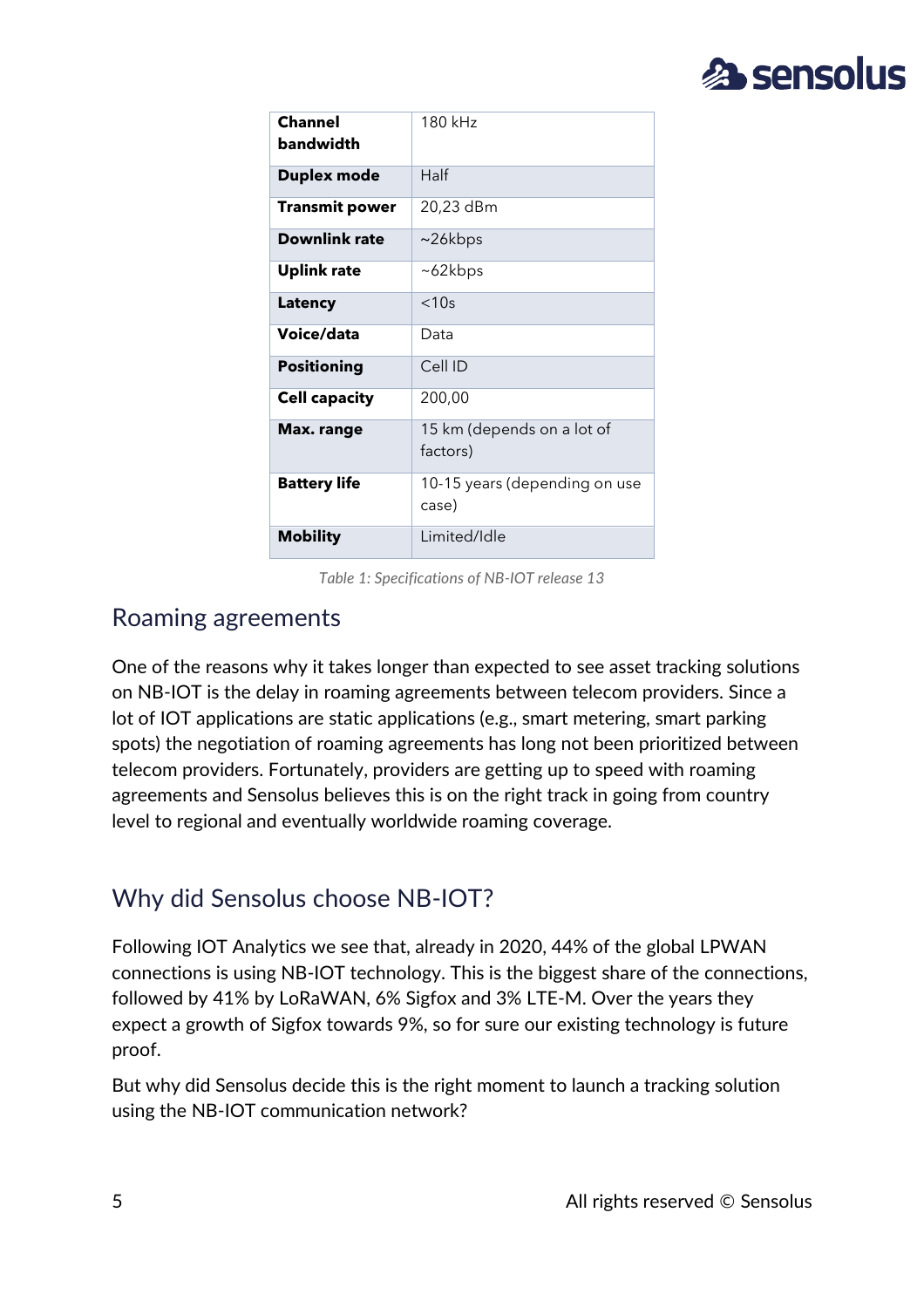

Important reasons why Sensolus decided to develop a tracker communicating over the NB-IOT network and to not only stick to Sigfox:

- The Sigfox network is still growing, but at a slower pace. This means the usage of another communication protocol for asset tracking is needed in areas where no Sigfox coverage is available. The NB-IOT rollout has also been slow but is backed by big telecom players which have the money to see it through till the end.
- Some important geographies for Sensolus customers are covered by Sigfox, but only very minimal, and it looks like they will never become fully covered.
- Sigfox is a proprietary standard, while NB-IOT is an open standard, making it easier and cheaper to build on this technology.

Enough reasons to extend our Sigfox portfolio with the NB-IOT technology.

A question that sometimes comes up, is **why Sensolus chooses NB-IOT above the other cellular system for IIOT, namely LTE-M** (Long Term Evolution for Machines) as an alternative network protocol to build their solution upon? LTE-M is another LPWAN radio technology standard developed by 3GPP.

It certainly has some advantages at first sight compared to NB-IOT. It supports higher data rates and seamless handovers between cell towers.

From a deployment perspective it is cheap to roll-out where LTE is already available and typically roaming agreements extend from already existing LTE roaming agreements.

However, for the use cases we target the absolute best battery performance and lowest cost are the two key drivers. In both those domains we see that NB-IOT has the edge.

| <b>Technical data</b>                 | <b>Sigfox</b> | <b>NB-IOT</b>     | LTE-M               | <b>LoRaWAN</b> |
|---------------------------------------|---------------|-------------------|---------------------|----------------|
| <b>Technology</b>                     | Proprietary   | Open<br>standards | Open<br>standards   | Proprietary    |
| <b>Public or private</b>              | Public        | Public            | Public              | Private/public |
| Low or high<br>bandwidth              | Low           | Low               | Moderate to<br>high | Low            |
| Licensed or<br>unlicensed<br>spectrum | Unlicensed    | Licensed          | Licensed            | Unlicensed     |

For general background information on the different LPWAN networks we present the differences between the most important LPWAN technologies in Table 2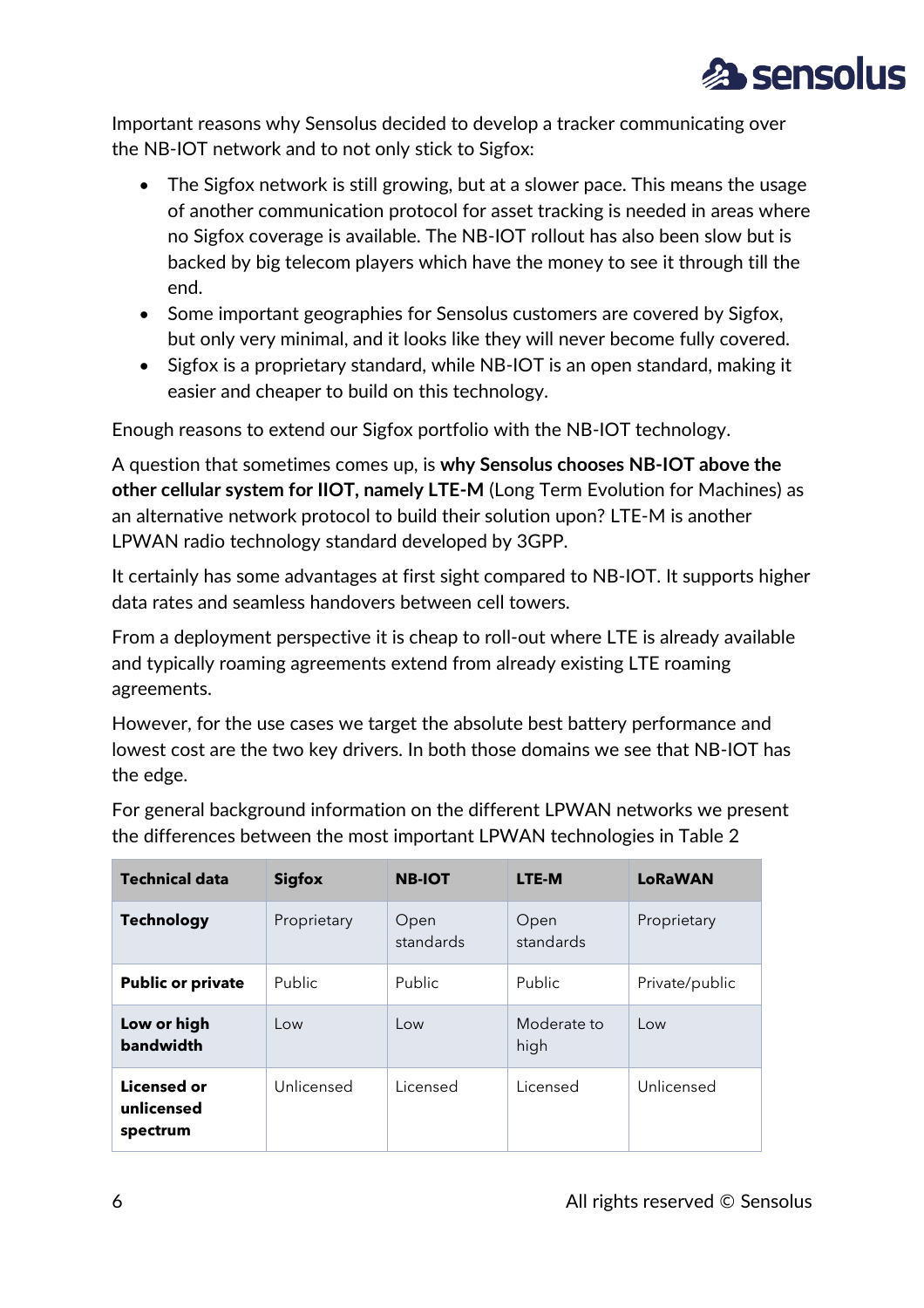

| Roaming<br>agreements in<br>place            | <b>Yes</b>      | <b>Discussions</b><br>ongoing<br>(getting up to<br>speed) | Yes          | Typical<br>application is<br>private |
|----------------------------------------------|-----------------|-----------------------------------------------------------|--------------|--------------------------------------|
| Max data rate<br>(gross)                     | $0.1$ kbit/s    | 27 kbits/s                                                | 1Mbit/s      | 5,47 kbits/s<br>(SF7)                |
| Max. payload<br>length (data per<br>message) | 12B             | >1000B                                                    | >1000B       | 51B(EU)/11B(U<br>S)                  |
| <b>Downlink</b><br>capacity                  | Very low        | Unlimited                                                 | Unlimited    | Very low                             |
| Latency                                      | 30 <sub>s</sub> | $1.6 - 10s$                                               | $10-15$ ms   | $1 - 16s$                            |
| Voice/data                                   | Data            | Data                                                      | Voice & data | Data                                 |

*Table 2: Wireless LPWAN technologies and their characteristics*

#### <span id="page-7-0"></span>NB-IOT and Sigfox for asset tracking?

Various sources mention that NB-IOT and Sigfox are no suitable protocols for location tracking of assets, and certainly not for assets travelling between different countries. The main reason for this claim is that the technologies cannot be used for fast moving assets (distortion of the wireless link). But we think this is not necessarily the case (and not only because it is our business).

Although Sigfox is used for smart metering, smart car parks, building monitoring and more, the biggest number of Sigfox connections are now used for asset tracking. Of course, certain obstacles had to be tackled before it worked properly, for example data integrity (a patented technology by Sensolus) and the most important one: **the mind-set on what 'asset tracking' of non-powered assets means**.

First, our customers learned us that **asset tracking is not per definition tracking of assets with an update rate of one position per second.** It is about delivering the relevant business insights at the right moment to the customer, There is no need to provide a real-time navigation experience as on Google Maps. It is about providing the location information that is needed to optimize the supply chain, and this in fact never requires an update rate of one per second.

Second, by now we know that **real-time is not always important for asset tracking**. For a lot of use cases customers are only looking one or two times a day to their asset fleet, so the real-time aspect of data transmission is not needed. Almost real-time is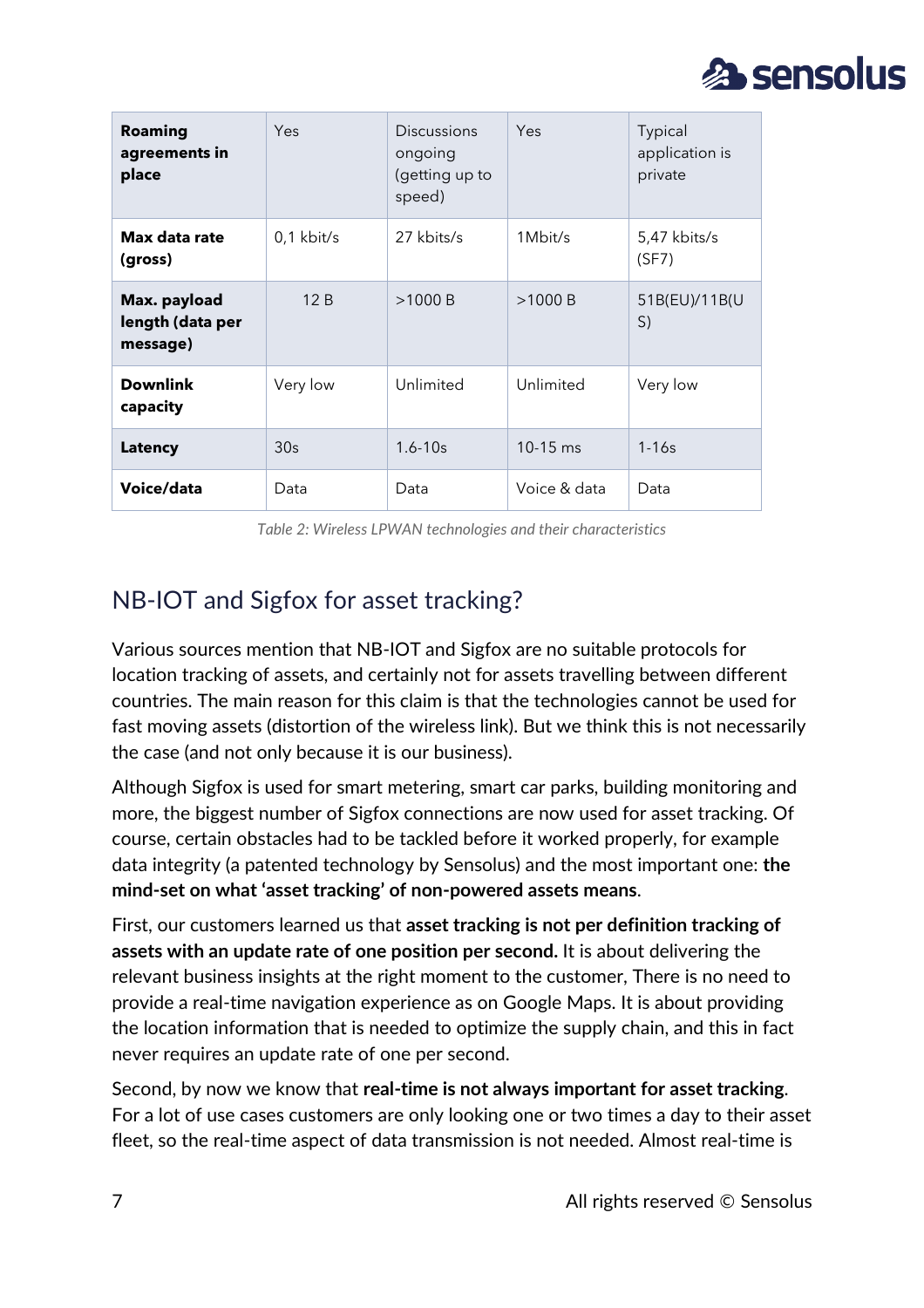

just as good, or data can even arrive later if the data recovery algorithm is used, and then the Sigfox or NB-IOT networks are perfectly suitable.

Third, worldwide asset tracking is most often not needed. Very few assets are travelling over different continents all the time, so **no need for tracking devices with global coverage for all use cases**. A lot of assets circulate in the same loop all the time, between the same factory halls, warehouses or between supplier and customer and then back to the first location. This means we know very well where we need to have good network coverage to provide the optimal experience to the customer. So, no need for a wireless network technology that has worldwide coverage, but just the best coverage for the use case is needed.

## <span id="page-8-0"></span>Which asset tracking use cases? Which technologies?

Having explained why NB-IOT and Sigfox are good networks for most of the asset tracking use cases, we will explain the decision process related to network technology we select when proposing a solution to the customer.

Sensolus always aims at **finding the optimal balance between guaranteeing a long battery lifetime and gathering the necessary data at the best update rate to provide the insights needed for the assets**. The selection of the tracking device therefore depends on the **following characteristics** of the use case.

The first and most important criteria **is the country that assets are travelling in**, or the different countries the assets are travelling through. Some countries are only covered by Sigfox, some only by NB-IOT, some by both networks. Sensolus will always propose the tracking devices that are covered by the network of the use case. Sensolus looks to collaborate with different telecom providers for providing NB-IOT communication. Both the Sigfox and the NB-IOT network are still growing, due to roll-out in new countries or due to new roaming agreements. Currently Sensolus defined the following geographical areas covered with Sigfox and/or NB-IOT as depicted in Figure 3.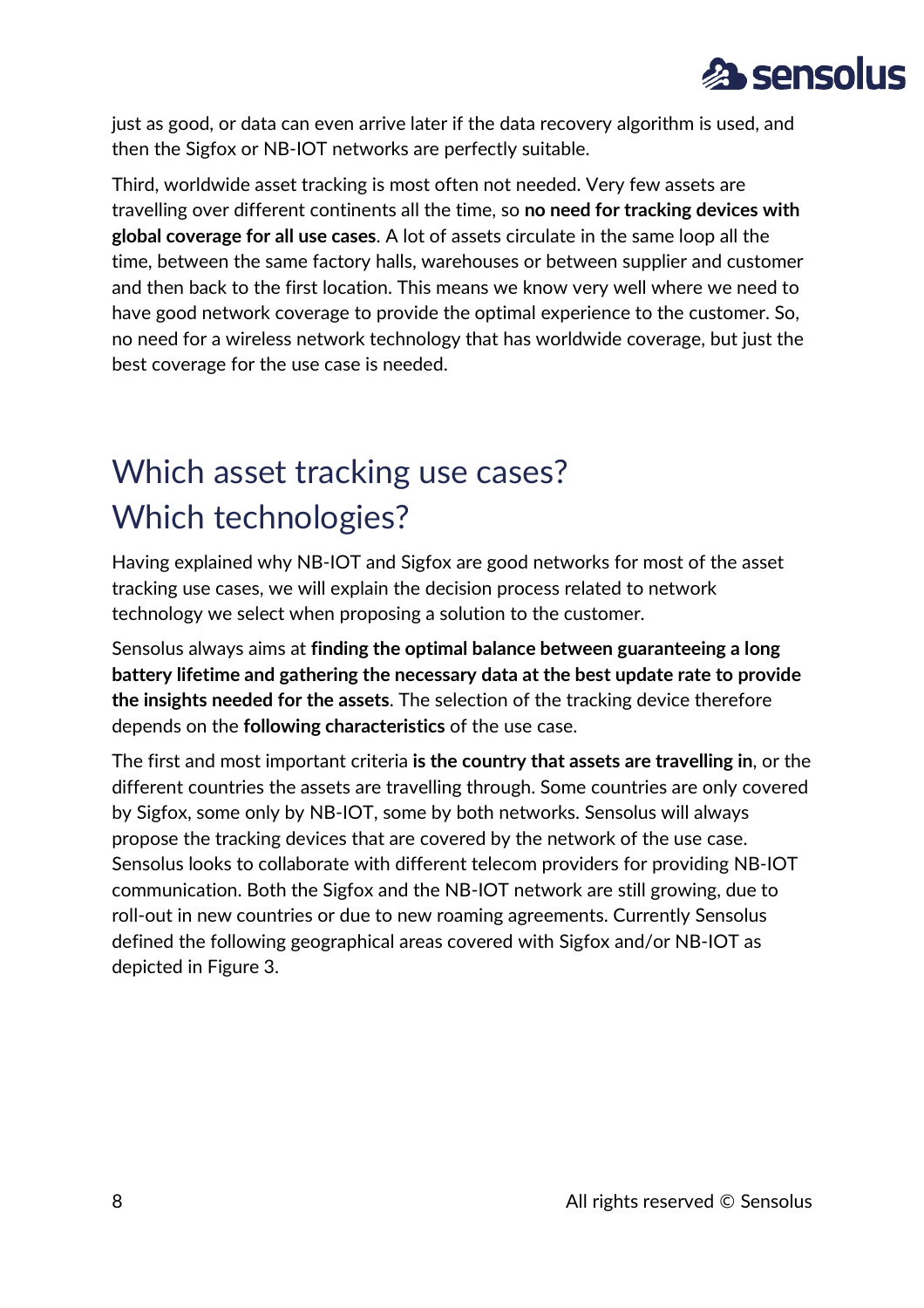



*Figure 3: Sigfox and NB-IOT coverage maps*

We can state that the further rollout of the Sigfox network is going slower than some years ago. The advantage of the NB-IOT network is that it is based on the 3GPTT LTE industry standard, and it can run on the same base station equipment currently used for the existing LTE network infrastructure. This means **the further rollout of NB-IOT can go much faster than the rollout of the Sigfox network,** as here the network infrastructure must be newly installed, and is most often not done by big telecom players. This means it will always take more time to cover a new area with Sigfox than with NB-IOT network infrastructure.

If the use-case takes place in a geographical area covered by Sigfox and NB-IOT Sensolus will take a closer look at the use-case to define which tracking device will provide the best experience.

We will discuss the following use case characteristics that will influence the decision we take to present a Sigfox or NB-IOT based solution:

- Deep indoor needs of use cases
- Assets travelling in closed or open loops
- Assets travelling on or often crossing country borders
- The importance of knowing the live locations of assets while they are travelling
- Tracker positioning on the asset and spreading of assets

#### <span id="page-9-0"></span>Deep indoor use cases

Sigfox is known to be good at transmitting messages sent out by trackers under specific conditions like being **in basements or other deep indoor environments**. The level of reliability of message transmission is high and the transmission distance is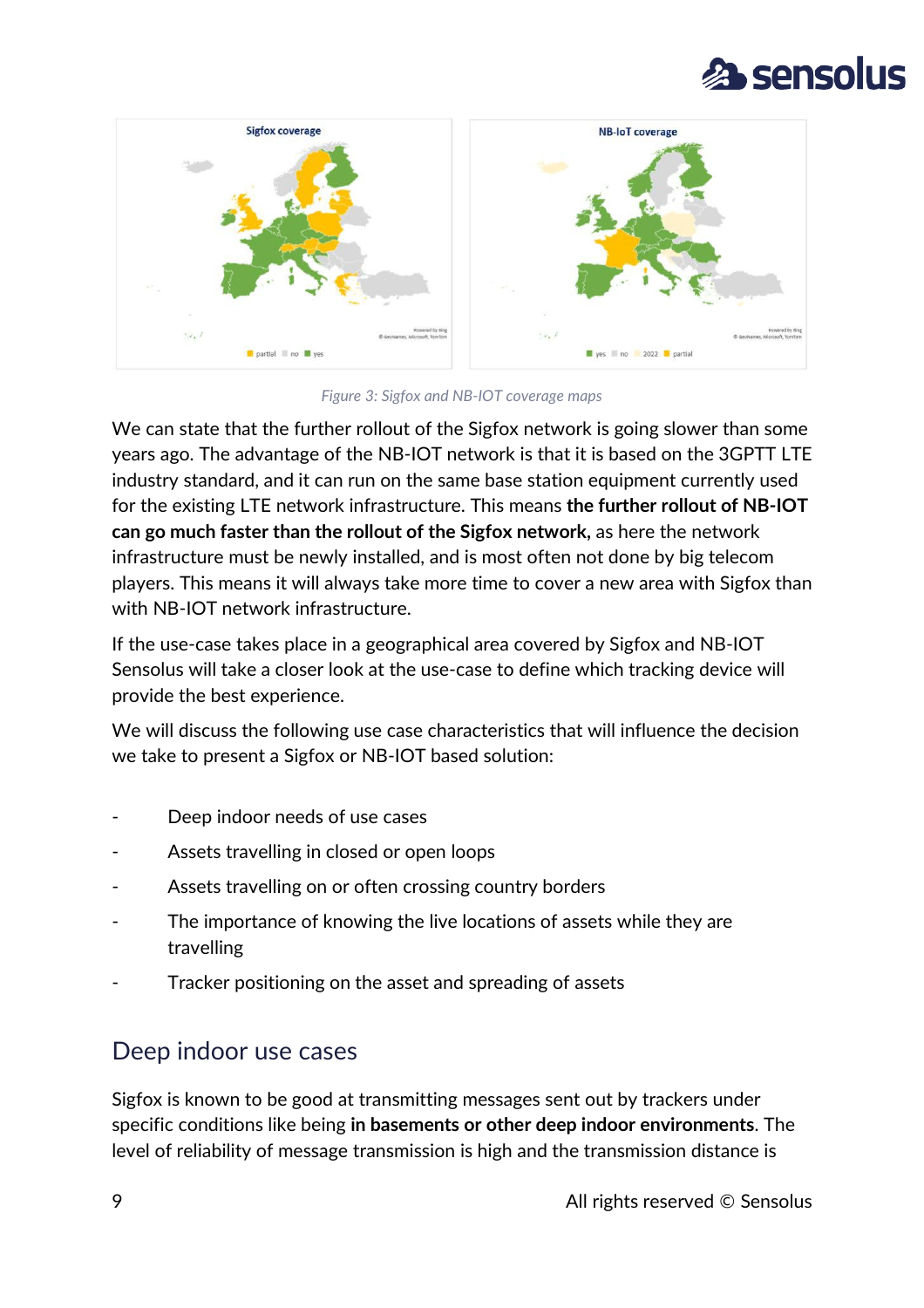

also high for devices using the Sigfox network for sending out messages to the internet. But because it communicates in an unlicensed band noise and interference can reduce the range, especially in dense urban environments.

NB-IOT performs even better in basements and indoor environments, because of its higher link budget (wireless sensitivity) and the use of the licensed band. On the negative side, compared to Sigfox the power consumption is in this case more unpredictable, while constant for a Sigfox message an NB-IOT message will autonomously compensate for the bad coverage by increasing transmission time (repetitions).

#### <span id="page-10-0"></span>Assets travelling in open or closed loops

Optimizing the supply chain by tracking assets, or parts of assets over the supply chain is an important application of IIOT. Assets like returnable transport packages or manufacturing parts often travel from the factory hall of a supplier to another supplier or to the final producer of the product. Once delivered, the empty package travels back to the initial supplier. In such a case the **assets are travelling in closed loops** that are always the same. In areas **where no full coverage of Sigfox or NB-IOT is available** we have experienced that using the Sigfox network is often the best solution. This is because Sigfox remains a very cost-effective choice in places where the use case is a full closed loop because even without full coverage, the installation of local base stations can fill the coverage gaps. Installing one or more **local Sigfox base stations** is something that Sensolus can do, which is not the case for the installation of NB-IOT gateways.

If assets are travelling in half-open or open loops, which means that the location the assets are travelling to are not all known in advance, or are not always the same, then the most important selection criteria is the available coverage in the area the assets will be travelling.

#### <span id="page-10-1"></span>Assets travelling on or often crossing country borders

The geographical location of the tracked assets, and the travel pattern of the assets are the most important criterion for selecting the communication network used. But if both networks are available another geographical criterion will be considered: **the proximity of national borders or the number of times an object must travel across national borders.** If assets are often crossing borders or reside in proximity of national borders, we will prefer the Sigfox network as communication protocol.

This is due to the technical implementation of the hand-over between network providers, which happens in a different way between the Sigfox and the NB-IOT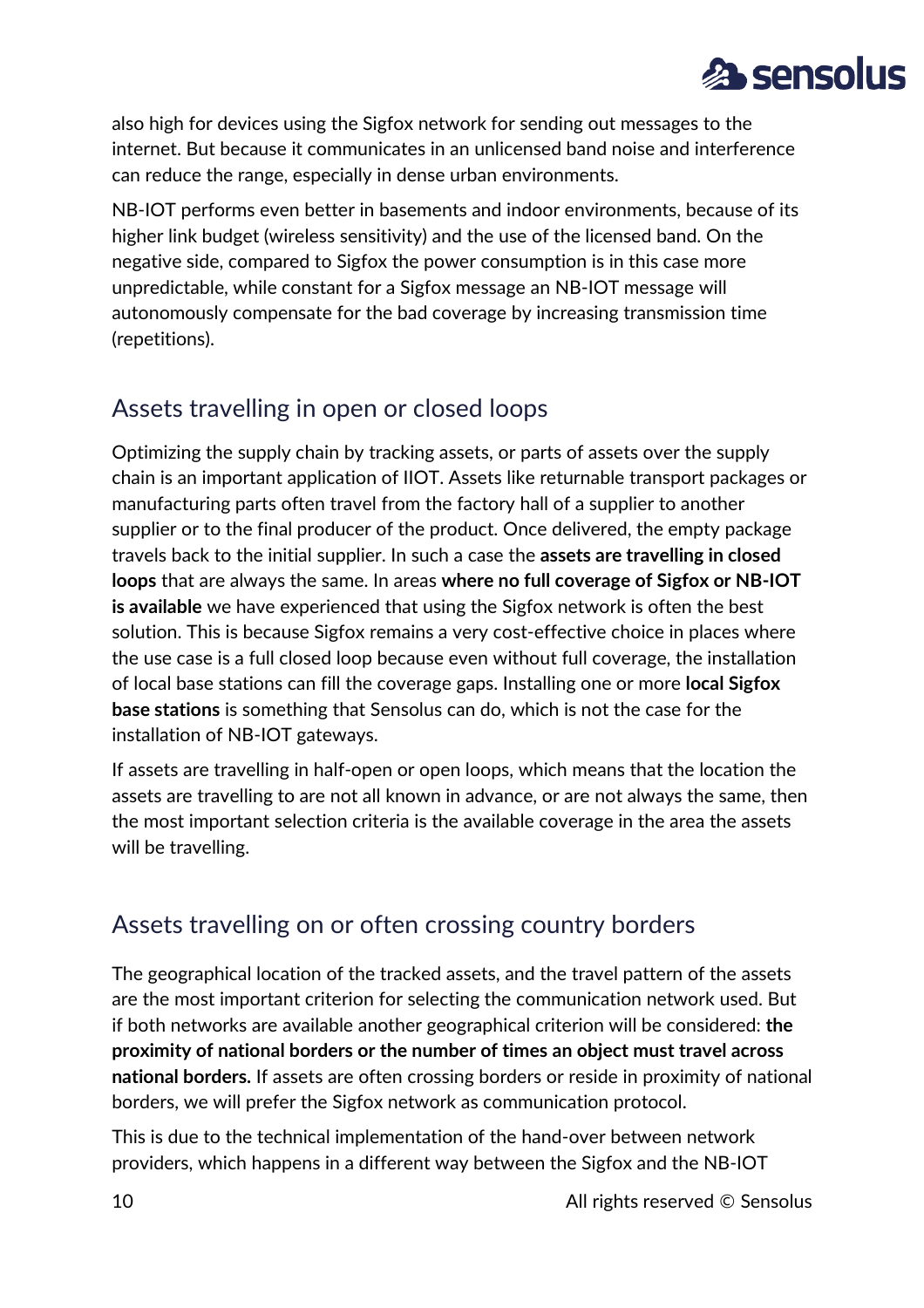

network and has a different impact on the battery consumption of the tracking device.

**Sigfox** uses Fire-and-Forget way of communicating, which means that the chance a message arrives is not guaranteed, but the tracker also does not have to listen until the proof of arrival arrives. Which means it can directly enter sleep mode, making the **battery lifetime predictable**.

The **NB-IOT** device will need to find a suitable cell tower in order to transmit its message. If the previous cell tower is found, the transmit happens efficiently. When a new tower is required, the device needs to reregister to that new tower. Depending on the configuration of the tower this can take some time, certainly if it needs to switch provider e.g., during a border crossing. Since the time taken is unpredictable it is **difficult to predict the energy consumption**. Sensolus has developed ways to reduce the amount of time the NB-IOT spends on network searching, but even then Sigfox still is the most battery efficient solution for use cases where assets are often crossing borders.

#### <span id="page-11-0"></span>The importance of live location updates while travelling

Sometimes customers want to get live updates of the locations of their attest while they are travelling. With Sigfox, messages which are transmitted when an asset is moving fast will typically get lost. That is why our Sigfox devices always wait until the asset stops before any transmission will be attempted. In practice we see that for most logistics processes trucks will have a few stops as they reach their destination, so there will be an indication the destination is reached. But the messages will not follow a predictable periodic pattern.

On the NB-IOT side that limitation is not present, and transmissions are not blocked by the asset moving. The messages sent by the NB-IOT device to the cloud arrive some (milli)seconds later.

In both cases the devices will buffer and store messages until it receives confirmation by the cloud that they have correctly been processed. On Sigfox the system can check daily at most whether that transmission is complete, and this happens driven by a timer. With NB-IOT there are no constrains on the cloud to device communication and we will check on every stop if all messages are transmitted. Any message gaps will be restored much faster with NB-IOT.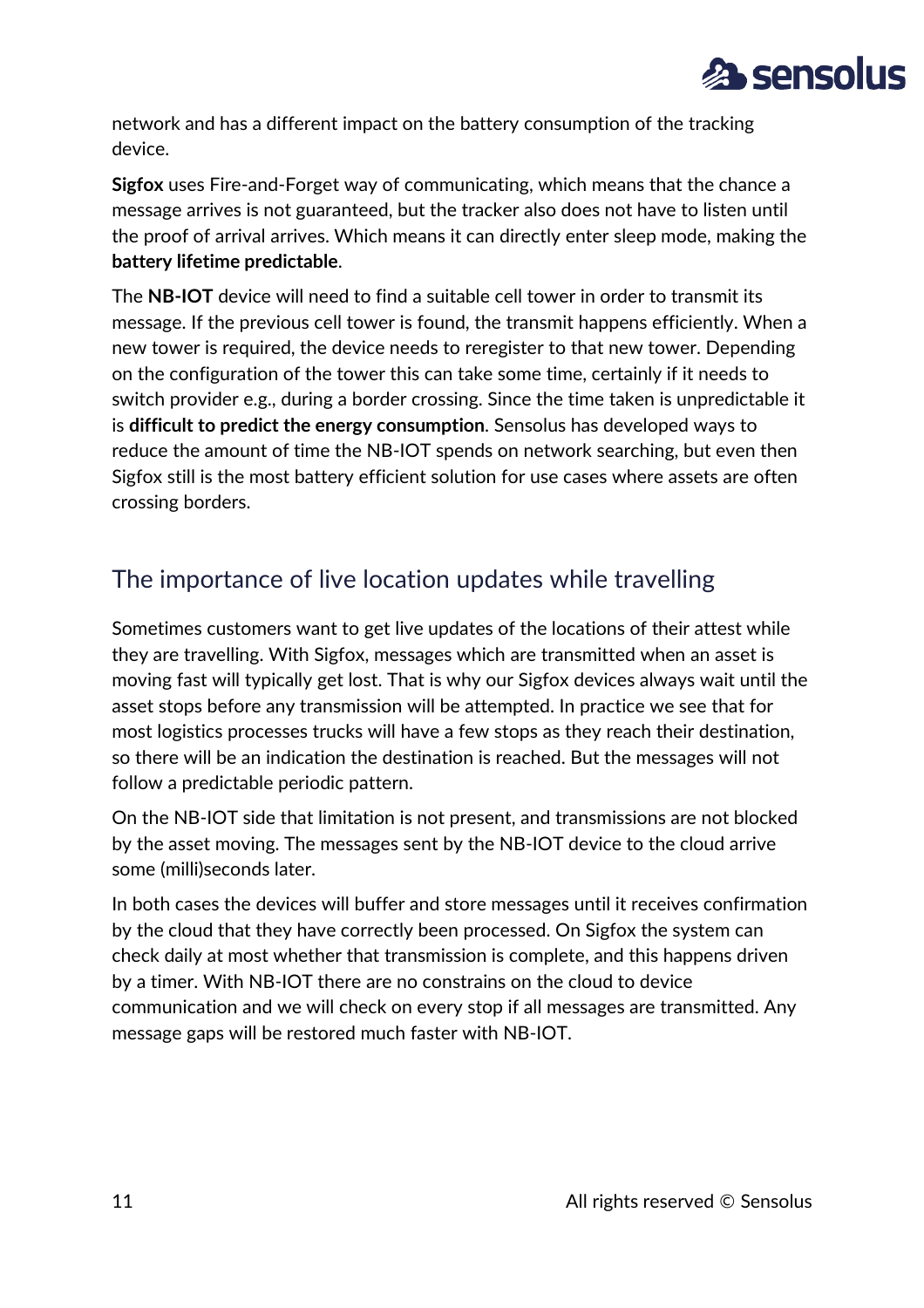

#### <span id="page-12-0"></span>Tracker positioning on the asset and spreading of assets

Typically for IIOT devices is that the intelligence is spread between the device and the cloud side. Some operations are executed on the device itself (firmware or sometimes referred to as 'edge computing'), some on cloud. It is carefully considered where an operation is carried out. The main tradeoff in this case is to reduce the amount of transmitted data. If a lot of computing power is required, it is more likely to be executed on the cloud side. If its computationally feasible, it can be beneficial to compute or reduce the collected data on the edge side.

As with all software, it is never finished. New feature ideas come up. And of course, there is the possibility of a defect in the firmware. Changing software on the cloud side is very simple. However, on the firmware of the asset tracker it is a lot more difficult to solve. Especially on Sigfox, with its very low uplink capacity, it is impossible to do a full firmware update over the air. Any firmware upgrade must be done over Bluetooth from a terminal which is near the device. From a practical perspective this is a complex logistics operation when assets are spread out in the field.

Because of the higher uplink bandwidth with NB-IOT it is possible to initiate remote firmware upgrades, called 'FOTA' (Firmware over the Air). Doing a FOTA will cost a bit of battery power but as this is a rare operation it shouldn't be considered an issue. This is a clear advantage of our NB-IOT tracking devices that are attached to assets on difficult to access assets, like assets that are spread at different locations or are difficult to physically access by a person.

A summary of the use case characteristics that influence the selection of the Sigfox or NB-IOT network and trackers is described in Table 3.

|                                                                   | <b>Sigfox</b> | <b>NB-IOT</b> |
|-------------------------------------------------------------------|---------------|---------------|
| Deep indoor use cases                                             |               | V             |
| Use case where asset moves a lot between different<br>countries   | V             |               |
| Use case where assets are located on borders between<br>countries | V             |               |
| Use cases where live updates while travelling are needed          |               | V             |